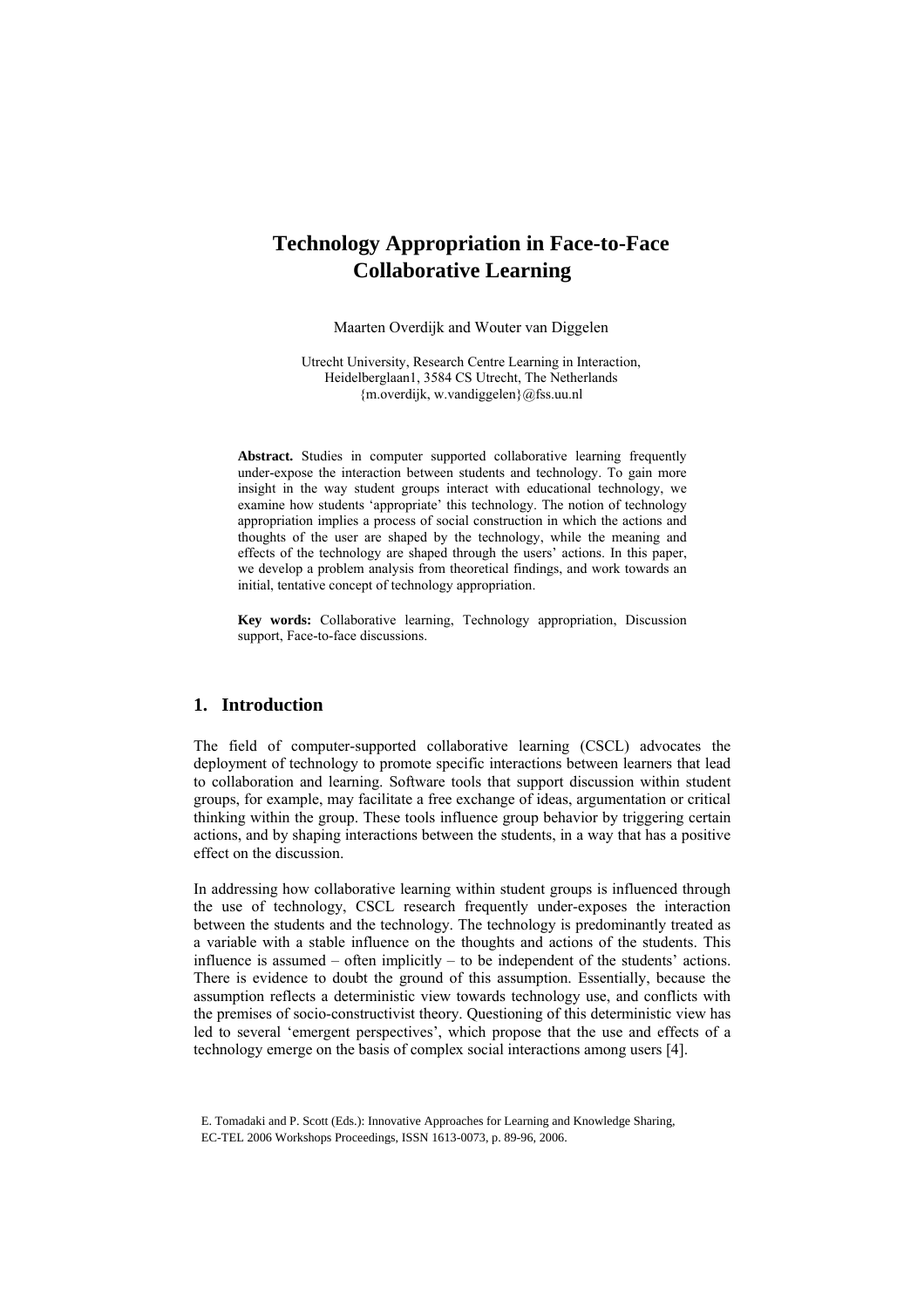To gain more insight in the way student groups interact with technology, we examine the students 'appropriation' of the technology. We claim that the use and effects of a technological tool emerge from the interaction between user and tool, based on a mutual influence between them. The notion of technology appropriation implies a process of social construction in which the actions and thoughts of the user are shaped by the technology, while the meaning and effects of the technology are shaped through the users' actions.

If we aim to understand the potential of educational technology to enhance certain processes in the collaboration between students, then we need to be informed about the dynamics of student groups interacting with technology. The notion of technology appropriation, as we will point out, has important implications within the LEA[D1](#page-1-0) project, and also within the broader context of CSCL research.

# **2. The LEAD project**

Problem solving discussions are common in classrooms where learners work collaboratively on a task. Groupwork, for example, requires that learners discuss in order to make progress and to succeed as a group. Learners have to share their understanding of a problem and explore different directions to solve it. They have to explicate their line of reasoning, provide arguments, and reach conclusions that are sufficiently shared to proceed with the task. While doing all this, they may have to deal with conflicts and differences in opinion. Due to the challenging character of a problem solving discussion, learners do not always succeed in making the most of it.

The objectives of the LEAD project are to develop and evaluate conceptual models, a didactical method, and accompanying network-computing support to enhance problem-solving discussions in face-to-face classroom settings. The project team posits the claim that the quality of group processes and outcomes can be enhanced through the combination of face-to-face and computer-mediated communication.

The pedagogical research of the various project partners can be positioned within one of three interrelated themes: interaction between students, interaction between students and an external artifact, and the evolving situation. The research proposed in this paper can be placed in the second theme, interaction between students and an external artifact. From the perspective of this theme, the goals of the research are: (1) to formulate a conceptual model of technology appropriation, (2) to study empirically the way in which a network-computing technology is appropriated by face-to-face groups during problem-solving discussion, and (3) to inform the technological and didactical design process in the LEAD project.

<span id="page-1-0"></span><sup>&</sup>lt;sup>1</sup> The LEAD project is funded within the Sixth Framework Programme of the EC ( $2<sup>nd</sup>$  call on Technology Enhanced Learning).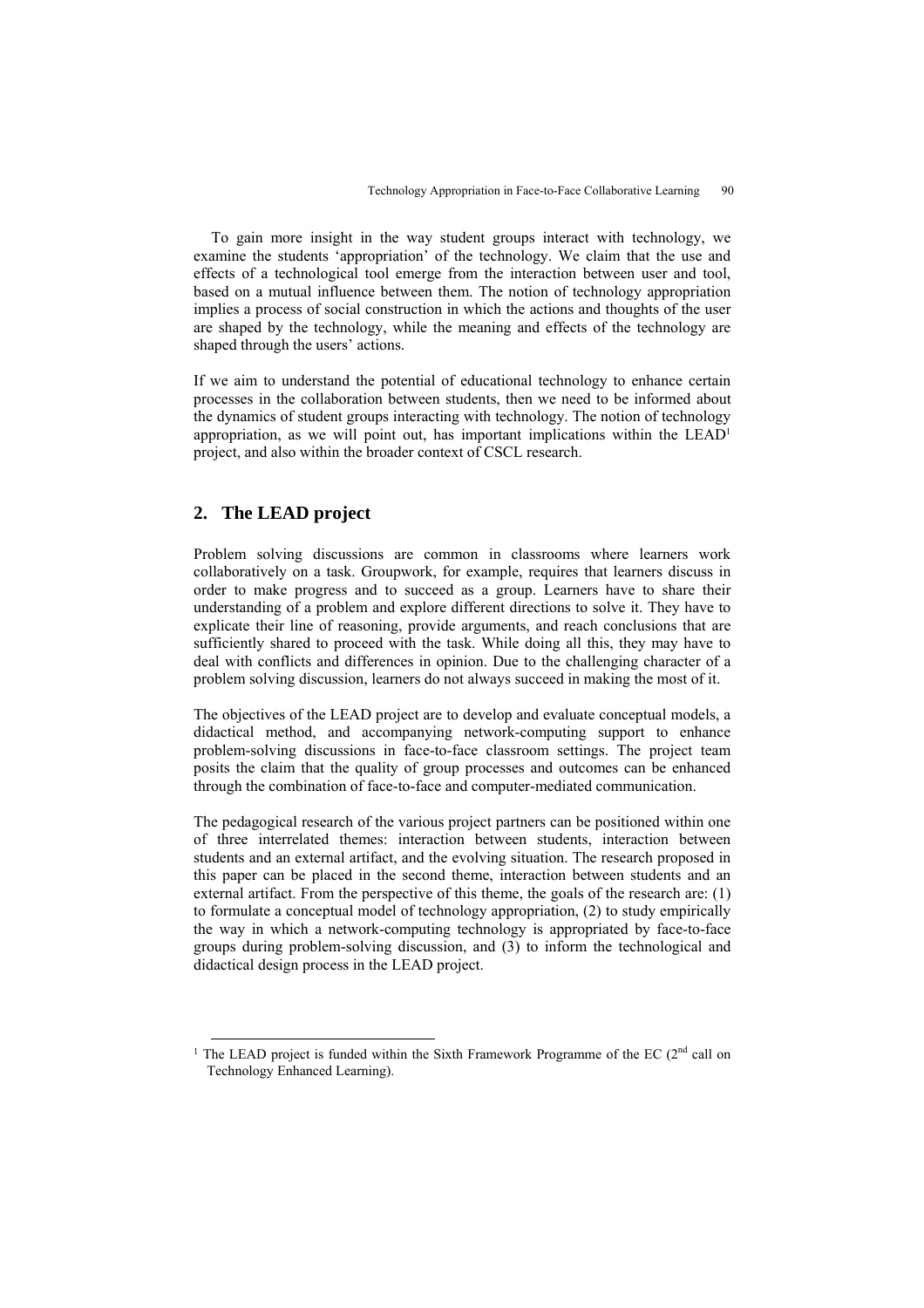#### 91 M. Overdijk and W. van Diggelen

#### **2.1 Problem statement**

The method and technology that are being developed in LEAD help groups to move forward in their discussion by triggering certain actions, and by shaping interactions among the group members.

The method comprises a designed sequence of activities that fit with certain pedagogical objectives. It specifies certain elements in the educational environment, like the task, instructions, and certain rules and techniques for collaboration. The method furthermore specifies the deployment of the Discussion Support System (DSS), that is, when it is deployed, why, and under which configuration. Part of the method will be reflected in the structures of the technology.

The DSS will present students with two types of tools: a text-based conferencing tool and a graphical, shared workspace tool. The tools trigger certain actions from the students, for example by making a notation system available. The notation system promotes certain communicative acts, like providing arguments or asking questions. Shaping of interactions is achieved through the use of certain techniques or rules that are reflected in the structures of the tool. For example, the tool enables students to participate simultaneously in the discussion. The process structure of the tools guide the content, pattern or timing of the communication [14].

The design of collaborative technology is based on hypothesis about how artifacts shape cognition and collaboration [19]. Similarly, the DSS is designed on basis of theory and hypothesis about how small-group problem-solving discussions between students proceed, and how they could be enhanced through technology. As we point out below, it is a goal of this research to develop and test such hypothesis.

To some extent, the tools reflect a certain intention to the user regarding their capabilities and how they should be used. Intentions about their use and effects are also explicated through the instructional design or 'script' that the tools are a part of when they're presented to the student group. However, we argue that the students not necessarily use the technology in accordance with these intentions.

The effect of any didactical intervention that incorporates technology depends in part on a process of technology appropriation. Having said this, we ask the following research questions: how should we conceptualize technology appropriation; and how does technology appropriation affect the students' discourse?

#### **2.2 Research and development strategy**

The research will follow LEADs' research and development strategy [15]. In short, we formulate a descriptive conceptual model based on preliminary theoretical and empirical findings that were obtained through a problem analysis. We then proceed with an empirical evaluation of this model, which we subsequently adapt according to our findings. This results in a prescriptive model that may inform both the didactical and technological design process, that is, the development of the Discussion Support System and the didactical method.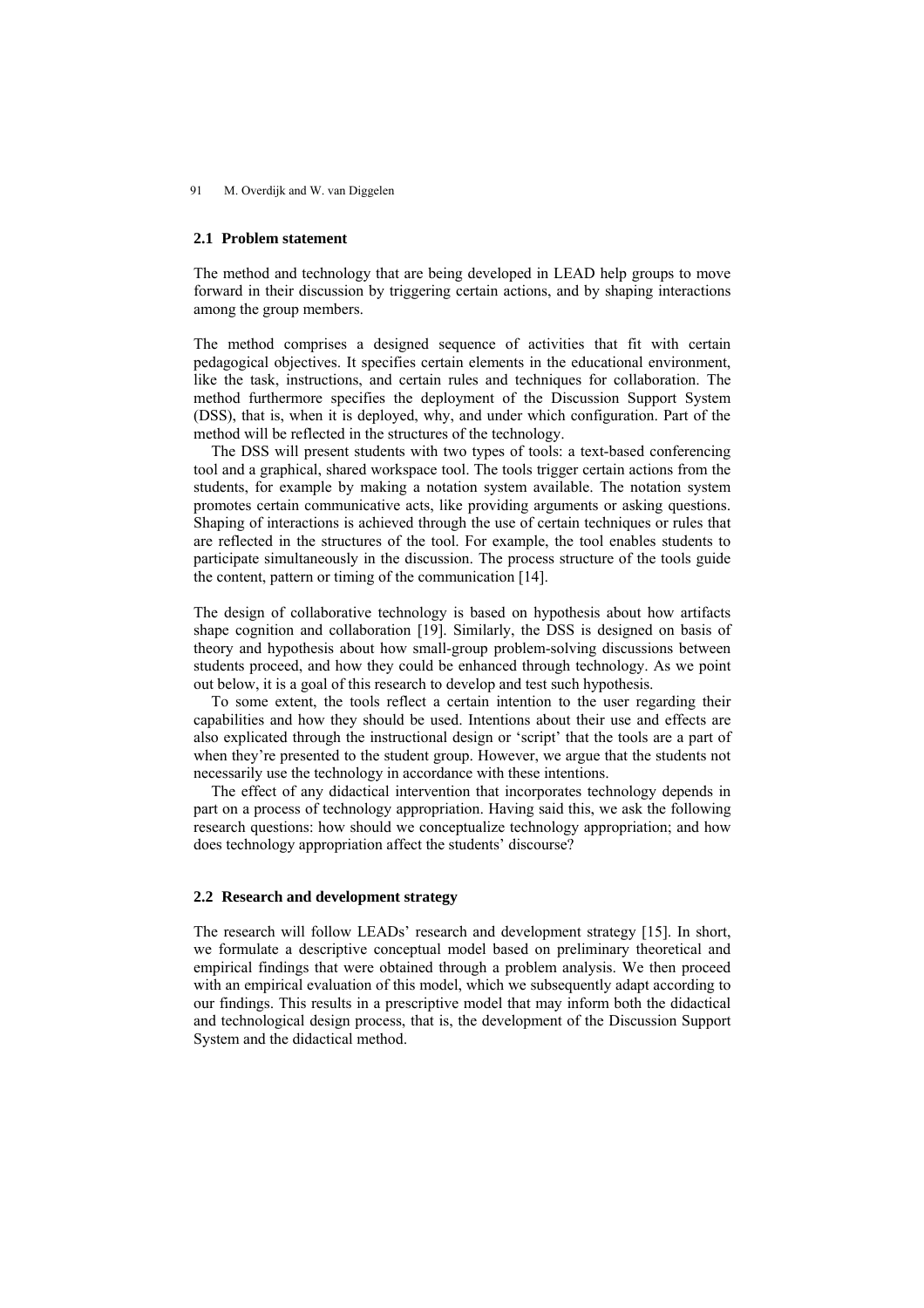In a general sense, the research may contribute to our understanding of the role of computer technology in face-to-face problem-solving discussions.

Throughout the remainder of this paper we develop a problem analysis from theoretical findings, and work towards an initial, tentative concept of technology appropriation.

### **3. Problem analysis**

The conceptual part of our research question deals with defining what technology appropriation is, and how we should model it. Literature review brings different aspects of 'appropriation' to the fore that may be of relevance to our study. We focus on the notion as it can be found in socio-cultural theory, and with socio-constructivist perspectives on the use of technology. In our view, these two theoretical strands develop different aspects of the notion, which make up a comprehensive picture when combined. Of central importance herein is our conception of the relation between user and technology.

#### **3.1 Appropriation of cultural tools**

The notion of appropriation has been frequently used in socio-cultural learning theory. Rogoff [13] uses the term 'appropriation' to refer to "the process by which individuals transform their understanding of and responsibility for activities through their own participation". What is appropriated in this case are cultural tools, like language, procedures or 'technical tools' (e.g. a technology) that are attached to a particular practice. For Wertsch[18], 'appropriation' of a cultural tool can be distinguished from 'mastery' as a form of internalization. Whereas 'mastery' refers to "knowing how to use a mediational means with facility", 'appropriation' refers "to taking something that belongs to others and making it one's own" [18]. This should not be read as taking ownership of something, but rather as adapting it to ones own use. Both Wertsch and Rogoff refer to Bakthin in their use of the term. According to Bakthin, a speaker appropriates a word when he adapts it to his own semantic and expressive intention [1].

Human thoughts and activities undergo a transformation when they become mediated by cultural tools. The notion of mediation in the socio-cultural approach is to a large extent inspired by cultural-historical psychology [16]. Basically, tools are created and transformed during the development of an activity and carry with them a particular culture - the historical remnants from this development. The use of tools is a means for the accumulation and transmission of cultural knowledge. This developmental process influences the nature of external behavior and also of the mental functioning of individuals [2]. This emphasis urges to go beyond the here-and-now interactions of tool-users; the interaction process should be incorporated in a broader cultural and historical frame of reference. However, a 'technical tool' like a collaborative technology may also evolve 'here and now' over a short period of time.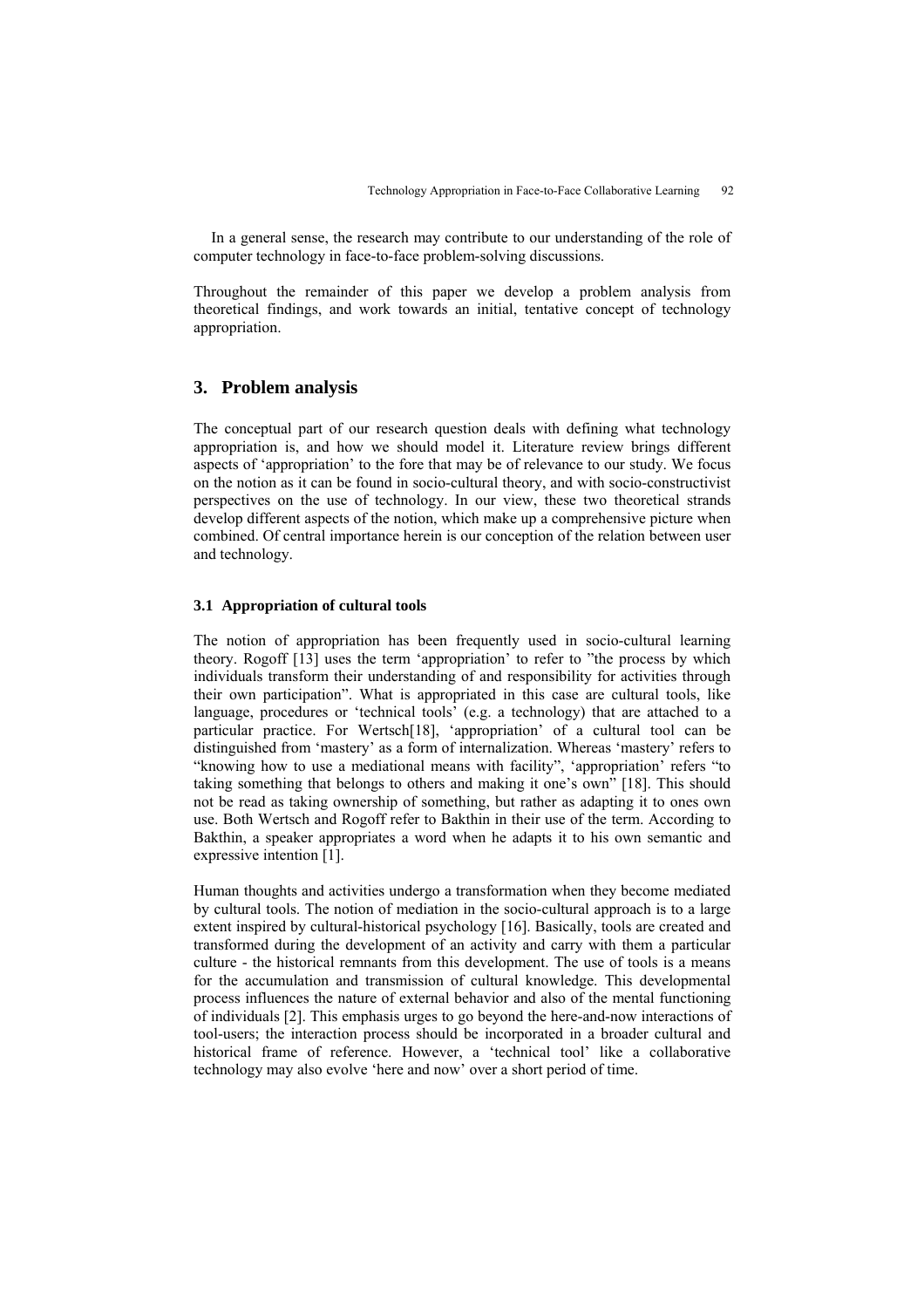93 M. Overdijk and W. van Diggelen

#### **3.2 Social shaping of technology**

In a different strand of theory, the notion of appropriation has been used to explicitate a mechanism trough which technology is socially shaped [5, 9, 3].

Carroll et al. [3] define appropriation as a process in which a technology is explored, evaluated and adopted or rejected by users. According to their view, users make use of certain capabilities of a technology, and reject others, in order to satisfy their needs. They see appropriation of mobile technologies by young people as a result of the interplay between what people desire, the capabilities and implications of the technology, and the situation of use [3].

DeSanctis and Poole [5] use a different concept of appropriation. Their use of the term can be traced back to Ollman, who defines appropriation as constructive utilization [10]. According to them, 'appropriations' of a technology are immediate, visible actions that evidence deeper structuration processes. Agents appropriate rules and resources that become available as groups interact while using advanced information technology [5].

Technology appropriation can be described as a process that takes place on different levels of social organisation, that is, on the level of the individual user, a group of users, or on the level of the larger sociocultural environment. Carroll et al. [3] place appropriation on the level of the individual user. DeSanctis and Poole [5] conduct an institutional analysis, and define appropriation on the level of the organisation.

The socio-constructivist approaches to technology focus on the fact that technologies are socially shaped, and that their use and effects depend on human contingencies. This perspective suggests that a technology gets its form and meaning in-interaction. The technology-in-use is not a stable artifact with fixed characteristics that are independent from practice. In stead, students construct essential characteristics of the tool when they work with it. It follows that technology is not necessarily used in accordance with the designers' intentions. "Technological artifacts, in both their form and their meaning, are socially shaped, as opposed to being the clearly defined products of particular inventors or innovators" [7].

#### **3.3 The relation between user and technology**

In previous research we described the mutual influence and dependency between students and technology [11]. Several aspects about their relation remain unresolved.

We can make different assumptions about the relation between the students and the technology. One assumption would be to state that the behavior of the students is directed through features of the technology. Another assumption would be to state that the students need to actively explore the technology and make conscious choices in order to achieve a desired outcome.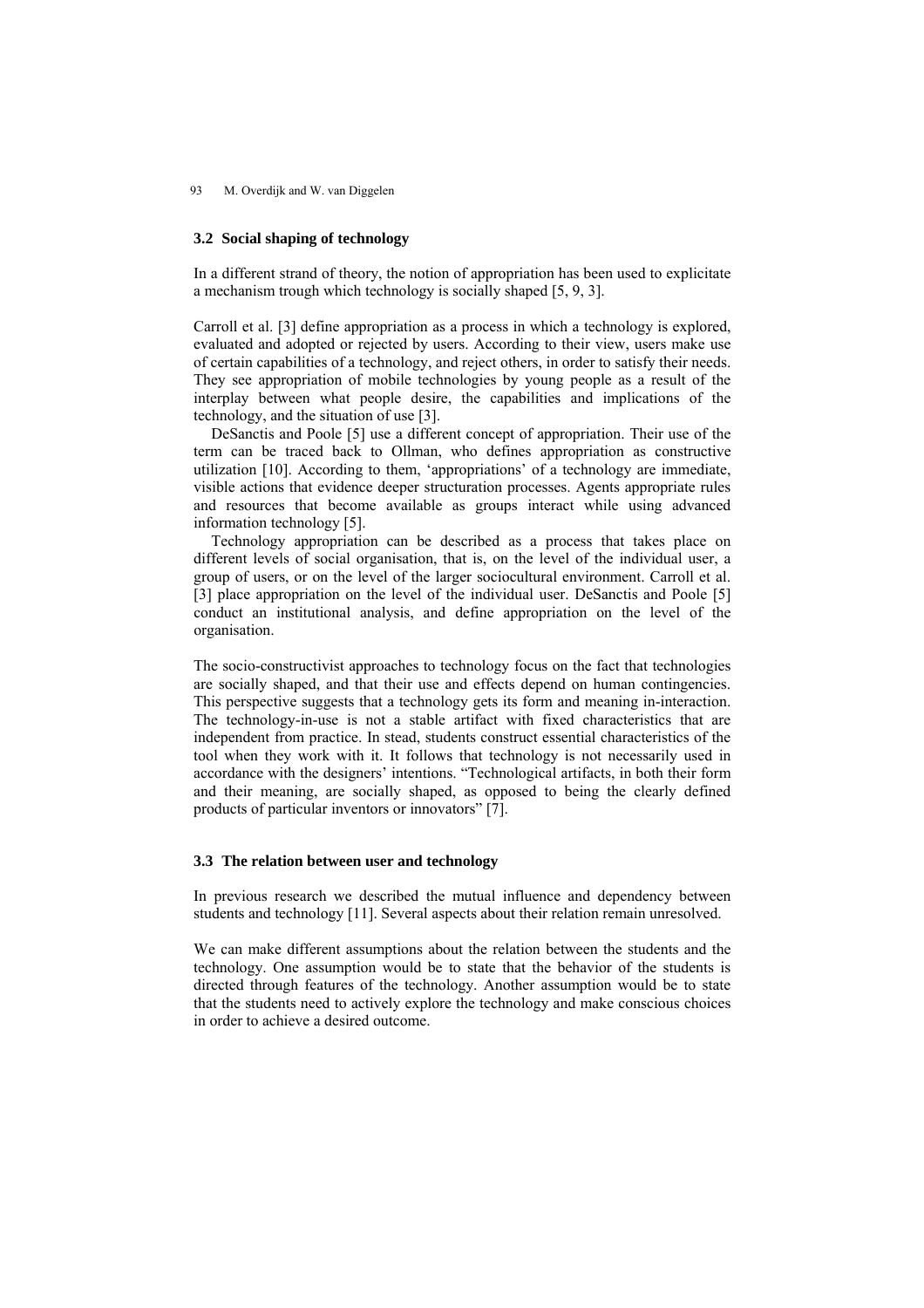The theory of affordances [6] fits with the first assumption. Scholars have argued in favour of the notion of 'affordance' as an analytic tool to analyse the 'effects' and 'constraints' of a technology [7, 8]. The affordance of an object refers to the possibilities for action carried by this object. The concept originates from environmental psychology, and is closely related to theories of perception. Main shortcomings of the theory are that (1) it describes explanations on the level of the individual, and says little about the group level, and (2) leaves little room for a process of mutual shaping, since the affordance is considered invariant. As Gibson states "The affordance of something does *not change* as the need of the observer changes. The observer may or may not perceive or attend to the affordance, according to his needs, but the affordance, being invariant, is always there to be perceived" [6].

The theory of 'adaptive structuration' (AST) fits with the second assumption. DeSanctis and Poole [5] describe how people utilize technology in organizations, and how their interaction with the technology influences their social practice. In AST, agents are knowledgeable, and have a conscious influence on the course of events. "New social structures emerge in group interaction as the rules and resources of the technology are appropriated in a given context and reproduced in group interaction over time" [5]. The concepts they use illustrate a construction process that transcends notions of 'internal' and 'external'. Consequently, any change or transformation that takes place cannot be solely located within a subject, the object – in this case the technology – undergoes changes also.

# **4 Tentative concept of technology appropriation**

Technology appropriation occurs when someone puts into use a technology in a goaldirected activity while the properties of the technology, and the acts required to accomplish the goal by means of the technology, are unacquainted. When someone is presented with a new technology, he or she appropriates this tool by 'adapting' it in a goal-directed activity. That someone has to make sense of the properties of the tool, and find 'a way of doing' to perform the activity. When a group of people is presented with a tool, technology appropriation occurs on the level of the group. In this case, the group has to make sense of the technology, and adapt it in a joint activity.

Technology makes certain rules and resources available, and it provides opportunities for interaction that would be hard to achieve without the technology. However, technology appropriation does not simply refer to acquisition of knowledge about an object, or to 'learning how to' do or apply something with the technology. Appropriation of a technology simultaneously transforms user and technology. It does not only cause change in the knowledge and skill of the user, but it also causes change in the properties of the technology. Central to the concept of appropriation is a mutual shaping. The concept implies a process of social construction in which the actions and thoughts of the technology user are shaped through the use of the technology, while at the same time the meaning and effects of the technology are shaped through the users' actions.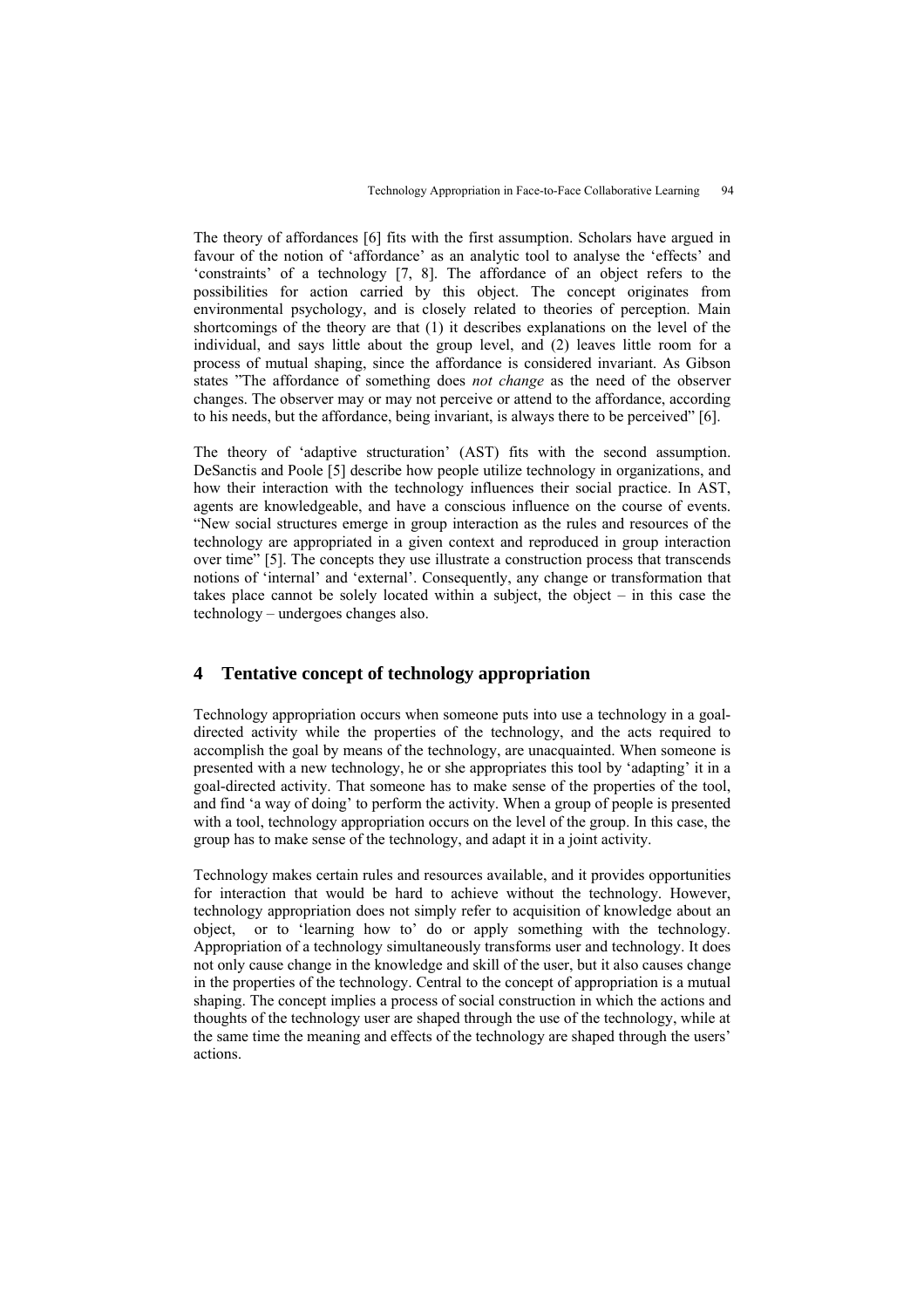#### 95 M. Overdijk and W. van Diggelen

The educational environment in which the students work encompasses more than the technology, the didactical method and the other members of the group. Elements on different levels of social organisation are of influence on the classroom practice. One could think of, for example, the routines of the practice, or norms that prevail on the level of the educational institution, which can be of influence. One could also think of the history of a student group, or the experience of the individual student. Processes that take place on each of these levels of social organisation may influence the way the technology is brought into action, and affects the students' discourse.

# **5 Technology appropriation and the students' discourse**

The empirical part of our research question deals with how technology appropriation affects the students' discourse.

When the students lack an understanding or are confronted with a technology that seems confusing, they may engage in a process of sensemaking [17]. The use and effects of the technology emerge from the interaction between the students and the tool, as a result of interrelated individual and group processes. We make an analytical distinction between the user and the external artifact, and separate between individual and group processes. We focus on the 'here and now' of the interaction process, which may evolve over short time periods.

In previous research [11] we studied technology appropriation by examining basic actions that students performed in a graphical, shared workspace tool. This research indicates that individual students make certain choices during the process of appropriation. The study revealed that students make different choices both within and between groups. The choices they made influenced the effect of the tool, and led to differences in their discourse. In the planned continuation of this research we want to examine how the students make sense of the features of the tool, and find a way of working, as a group.

The specific focus of LEAD, the combination of face-to-face and computer mediated communication, provides some opportunities to learn more about technology appropriation. This situation enables us to investigate to what extent the students make use of (a) observations; (b) talk; (c) gestures, or (d) actions in the tool during their appropriation of the technology.

### **References**

- 1. Bakthin, M. (1981). The Dialogic Imagination: Four Essays. Austin: University of Texas Press.
- 2. Bannon, (1997). Activity theory. Retrieved from: <http://www.sv.cict.fr/cotcos/pjs/TheoreticalApproaches/Actvity/ActivitypaperBannon.htm>